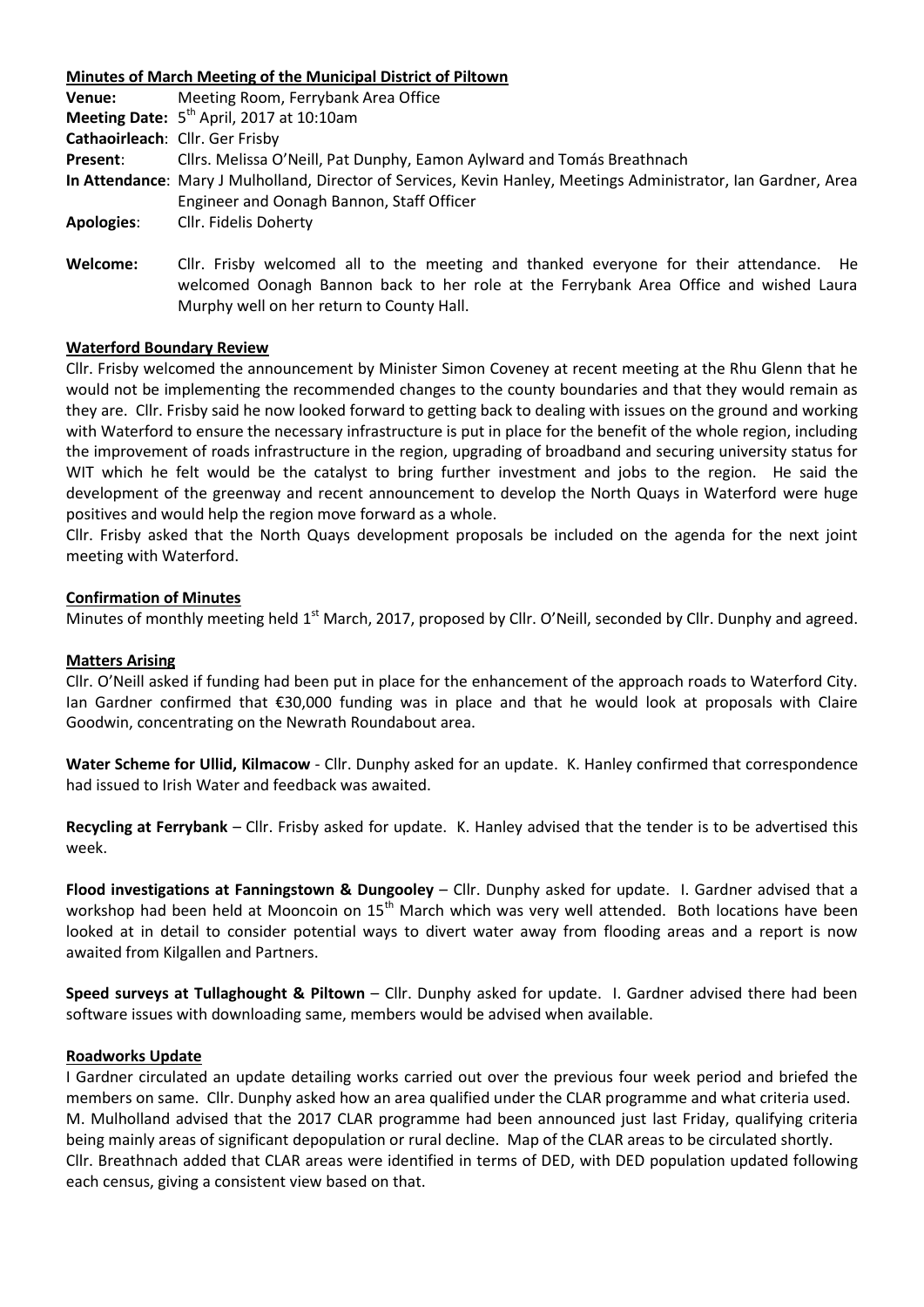**Driver Feedback Signage** – Ian Gardner circulated report on the provision of driver feedback signage in towns/ villages on regional roads. The cost of providing 16 such signs at various locations throughout the district was noted. €20k has already been set aside from discretionary grant funding, leaving a shortfall of €43,200 if all signs were to be provided in the current year. Discussion followed – M. Mulholland suggested that some signs could possibly be provided under CLAR works, depending on location. Following further discussion, it was agreed that I. Gardner would look into this possibility and the matter would be decided on at the next meeting.

# **N25 New Ross Bypass Update**

It was noted there was no further update at present. K Hanley confirmed that a site visit would be possible, date to be agreed.

## **Ferrybank Development Contributions – Proposed Schemes**

A report was circulated to members outlining proposals in relation to Abbey Road and Newrath Roundabout.

## *(1) Abbey Road Footpaths, Traffic Calming & Landscaping*

I. Gardner referred to allocation made some years ago for works on the Abbey Road which were never completed. He outlined new proposal for works to include footpaths, traffic calming and landscaping on the Abbey Road from the county bounds at Waterford to the roundabout at Abbey Gate.

In answer to Cllr. O'Neill's query, I. Gardner advised that no contribution had ever been made by WCC for this area. Cllr. Dunphy asked about the Active Travel Strategy for the area and if this would ever come to fruition. I. Gardner advised that as the strategy was never approved no funding had been received.

## *(2) Newrath Roundabout – Central Island Footpath*

Details were outlined by I. Gardner for the provision of a footpath on the outer edge of the central island to provide sufficient clearance to allow maintenance works without having to undertake major traffic management, which is very time consuming. It was noted that these works could be carried out at the same time as landscaping works, for which there was a separate budget.

Cllr. Dunphy asked if a maintenance contractor could be engaged to undertake this work and if quotation could be sought. However, it was noted that they would also have to implement the same traffic management.

Cllr. Breathnach said there should be a vision for the Newrath Roundabout, as it is very unique and given its prominence it should be given an identity.

### **Tourism Strategy**

M. Mulholland stated that following on from the launch of the Tourism Strategy for the County, it is now proposed to commence the process of developing clustered destination areas in the county. Kilkenny City is already a huge tourism product itself, but the aim now must be to keep visitors in the county by promoting additional areas of interest for tourists around the county. To begin this process, it was proposed to hold further public meetings to engage with the relevant stakeholders and M. Mulholland asked the members to consider who should attend this meeting, the purpose of which will be to form a destination group, come up with ideas for destination areas and agree what to focus on. The process will require a lot of engagement with stakeholders.

A detailed discussion followed with input from all members. It was agreed to hold meeting at the Rising Sun, Mullinavat on Wednesday  $17<sup>th</sup>$  May at 7.00pm.

It was also agreed to rearrange the joint meeting with New Ross Municipal District on Wednesday  $17<sup>th</sup>$  May at 4.00pm at the Rhu Glenn.

### **Any Other Business**

*Poulanassy Waterfall* – Cllr. Aylward asked for update re access. I. Gardner advised that while a broad agreement had been reached regarding compensation, a survey of the area would be required to gauge how much land will be required to provide parking, however no funding was available. I. Gardner to forward details regarding survey and costs to M. Mulholland.

*Naming of New Ross Bypass Bridge* – Cllr. O'Neill asked if letter had been issued to Wexford regarding presentation to Kilkenny County Council. K Hanley advised no letter had been issued, it was noted that this item had been placed on the agenda for the next joint meeting with New Ross MD.